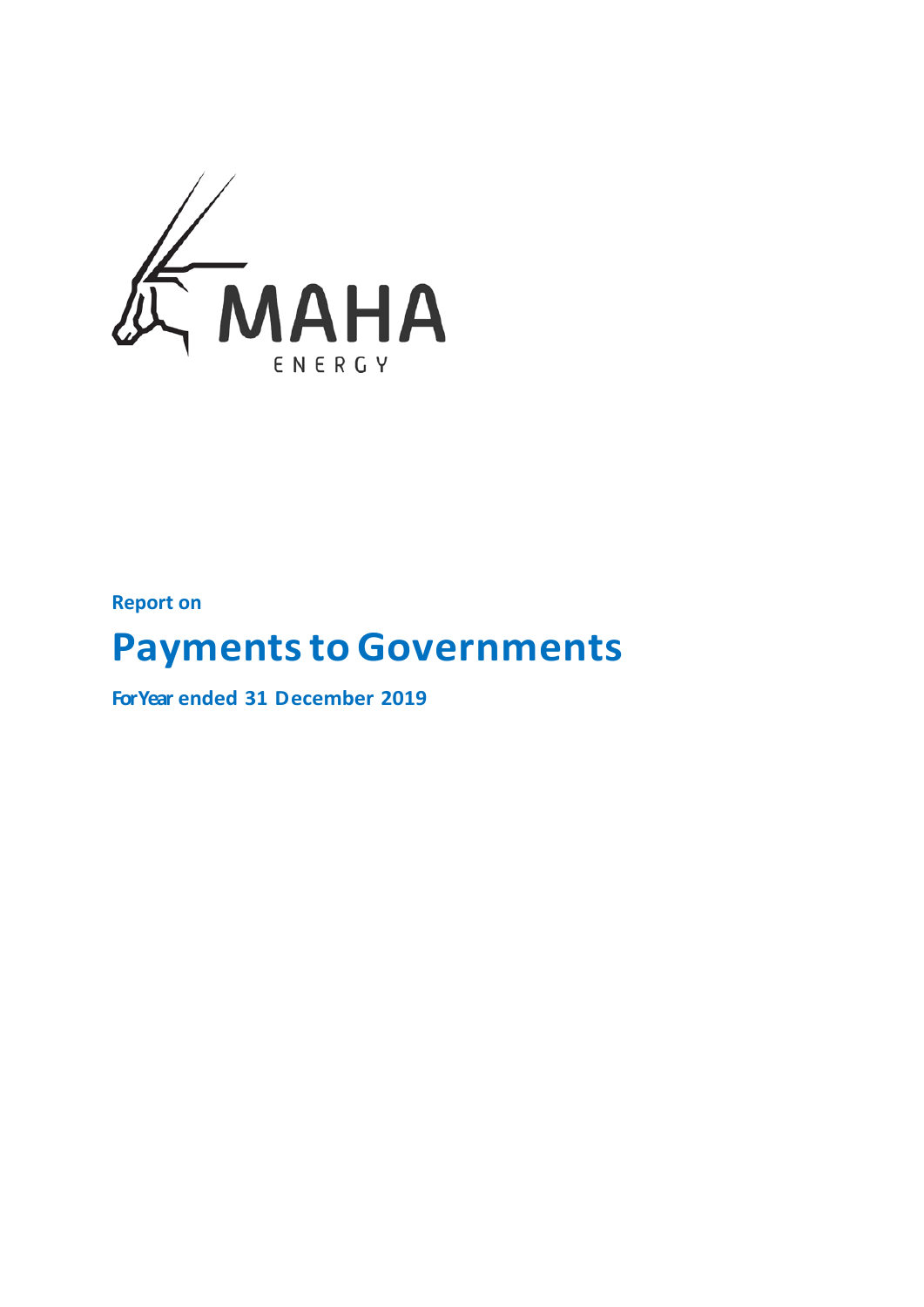## **Introduction**

This report gives an overview of payments to governments made by Maha Energy AB and its subsidiaries("Maha Energy" or "the Company") during the year 2019. Maha Energy is committed to the highest standards of corporate governance and transparency and supports the concept of transparency in revenue flows from oil and gas activities in natural resource owning countries. The Company believes that this help empowers citizens of resource-owning countries to hold their governments accountable for the wealth generated by those resources.

## **Basis of preparation**

This report is prepared in accordance with the Swedish regulations regarding report on payments to governments (Lag (2015:812) om rapportering av betalningar till myndigheter). This law applies to companies involved in extractive activities and applies for financial years starting after 31 December 2015.

Payments shown in this report are presented in TUSD (thousands USD).

## **Reporting entities**

Payments made to governments that relate to subsidiaries of Maha Energy AB involved in extractive activities such as exploration, development, and production of oil and gas during 2019 are included in this report.

# **Government**

Government includes any national, regional or local authority of a country, and includes a department, agency or entity that is a subsidiary of a government, which includes as well national oil companies. This report includes royalty payments made to Petróleo Brasileiro S.A ("Petrobras"), a publicly traded company listed on the New York Stock Exchange with a direct and indirect ownership of 60.4% percent by the Brazilian Federal Government as of 31 December, 2019 ([http://www.investidorpetrobras.com.br](http://www.investidorpetrobras.com.br/)). These royalties were granted as part of the 1998 Round Zero Bid Round in Brazil, as Petrobras was the original concession owner. A stateowned company that undertakes activities outside of its home jurisdiction is not considered to be a government.

#### **Cash basis**

Payments are reported on a cash basis, meaning that they are reported in the period in which they are paid, which is not necessarily the same period as the liabilities arise. Refunds are also reported in the period they are received by the Company and are shown as negative amounts in the Report.

#### **Materiality**

The Regulations require that payments made as a single payment or as part of a series of related payments exceeding TSEK 860 (approximately TUSD 100) within one financial year be included in this Report.

#### **Paymenttypes**

#### *Taxes*

These are taxes paid by the Company on its profits or production. Payments are reported net of refunds. Taxes levied on consumption such as value added taxes, personal income taxes, sales taxes, property and environmental taxes are excluded.

# *Royalties*

These are payments for the rights to extract oil and gas resources.

*Fees*

These are fees and other sums paid as consideration for acquiring a license or concession for gaining access to an area where extractive activities are performed.